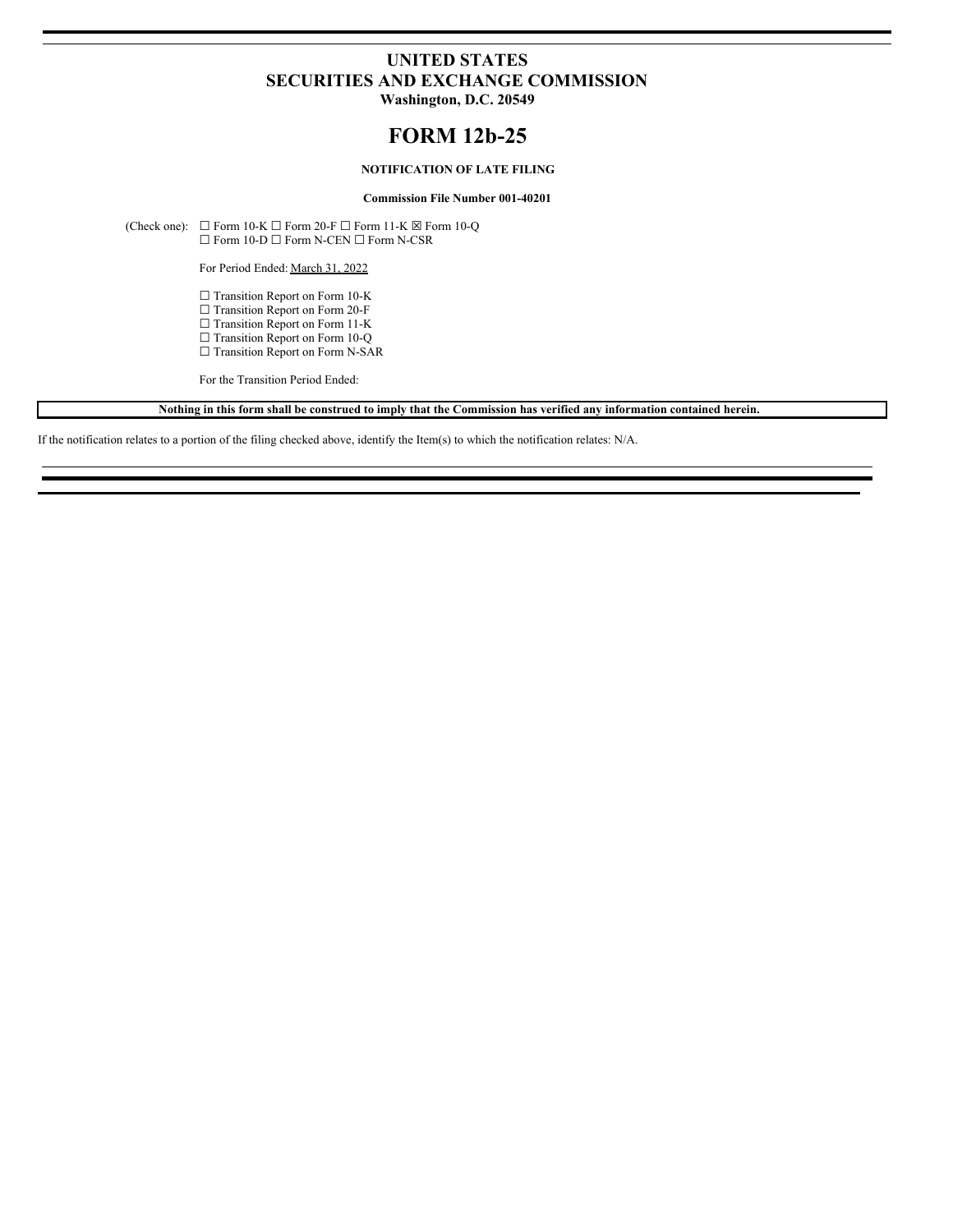**PART I – REGISTRANT INFORMATION**

# **Ross Acquisition Corp II**

**Full Name of Registrant**

**N/A**

**Former Name if Applicable**

**1 Pelican Lane**

#### **Address of Principal Executive Office** *(Street and Number)*

**Palm Beach, Florida 33480**

**City, State and Zip Code**

#### **PART II – RULES 12b-25(b) AND (c)**

If the subject report could not be filed without unreasonable effort or expense and the registrant seeks relief pursuant to Rule 12b-25(b), the following should be completed. (Check box if appropriate)

(a) The reason described in reasonable detail in Part III of this form could not be eliminated without unreasonable effort or expense;

(b) The subject annual report, semi-annual report, transition report on Form 10-K, Form 20-F, Form 11-K, Form N-CEN or Form N-CSR, or portion thereof, will be filed on or before the fifteenth calendar day following the prescribed due date; or the subject quarterly report or transition report on Form 10-Q or subject distribution report on Form 10-D, or portion thereof, will be filed on or before the fifth calendar day following the prescribed due date; and

(c) The accountant's statement or other exhibit required by Rule 12b-25(c) has been attached if applicable.

☒

#### **PART III – NARRATIVE**

State below in reasonable detail why Forms 10-K, 20-F, 11-K, 10-Q, 10-D, N-CEN, N-CSR, or the transition report or portion thereof, could not be filed within the *prescribed time period.*

Ross Acquisition Corp II (the "Company") is unable to file its Form 10-Q for the quarterly period ended March 31, 2022 within the prescribed time period without unreasonable effort or expense because additional time is needed to complete the review of its financial statements for the quarterly period ended March 31, 2022. The Company anticipates that it will file its Form 10-Q within the five-day grace period provided by Rule 12b-25 of the Securities Exchange Act of 1934, as amended.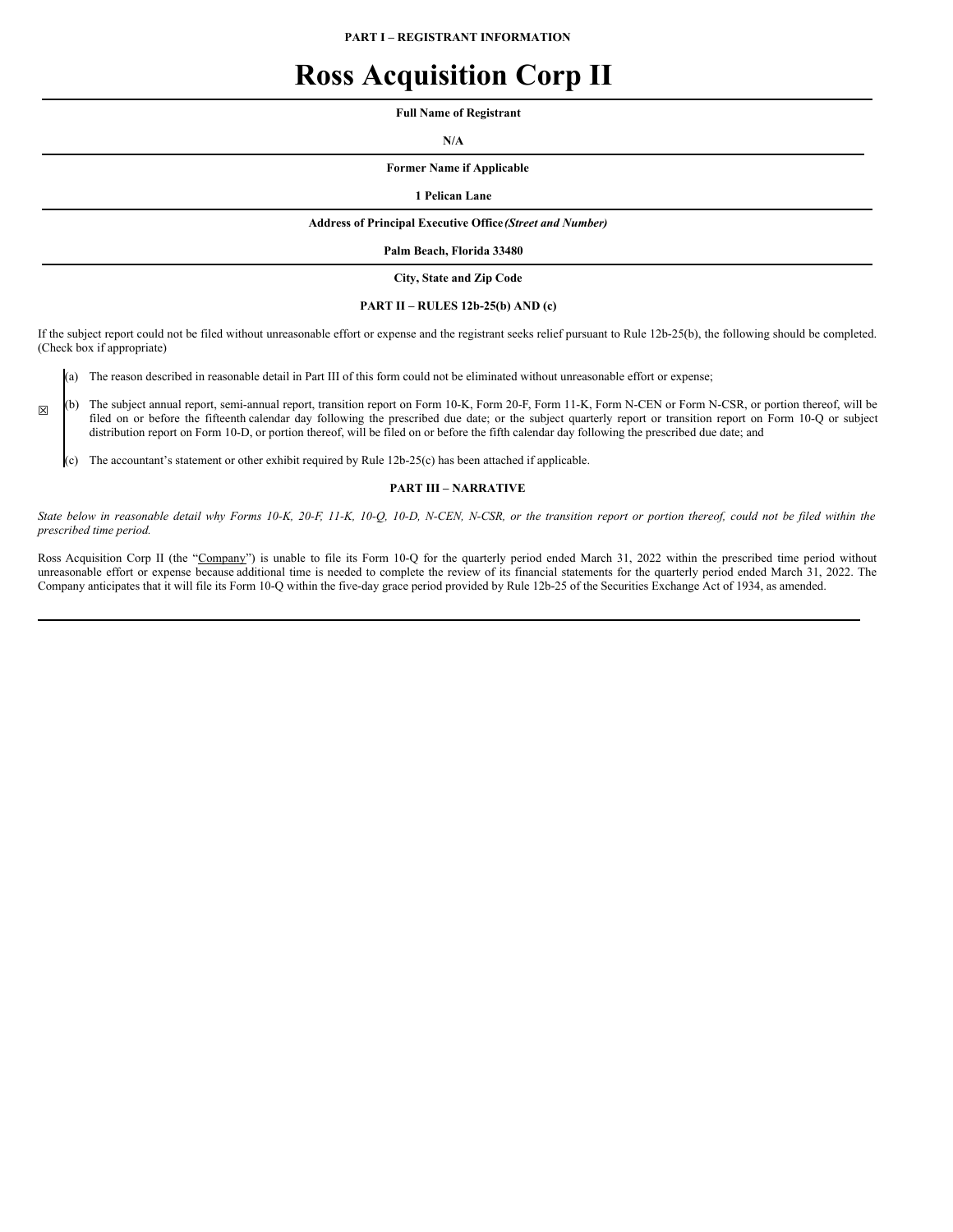#### **PART IV – OTHER INFORMATION**

(1) Name and telephone number of person to contact in regard to this notification

| -<br>Stephen J.<br>Tov | 1961            | -2615<br>$655 -$         |
|------------------------|-----------------|--------------------------|
| 'Name)                 | (Area Code<br>. | Telephone :<br>: Number) |

(2) Have all other periodic reports required under Section 13 or 15(d) of the Securities Exchange Act of 1934 or Section 30 of the Investment Company Act of 1940 during the preceding 12 months or for such shorter period that the registrant was required to file such report(s) been filed? If answer is no, identify report(s). Yes  $\Box$  $No >$ 

The Company's Form 10-Q for the quarterly period ended March 31, 2021.

(3) Is it anticipated that any significant change in results of operations from the corresponding period for the last fiscal year will be reflected by the earnings statements to be included in the subject report or portion thereof? Yes  $\Box$  No  $\boxtimes$ 

If so, attach an explanation of the anticipated change, both narratively and quantitatively, and, if appropriate, state the reasons why a reasonable estimate of the results *cannot be made.*